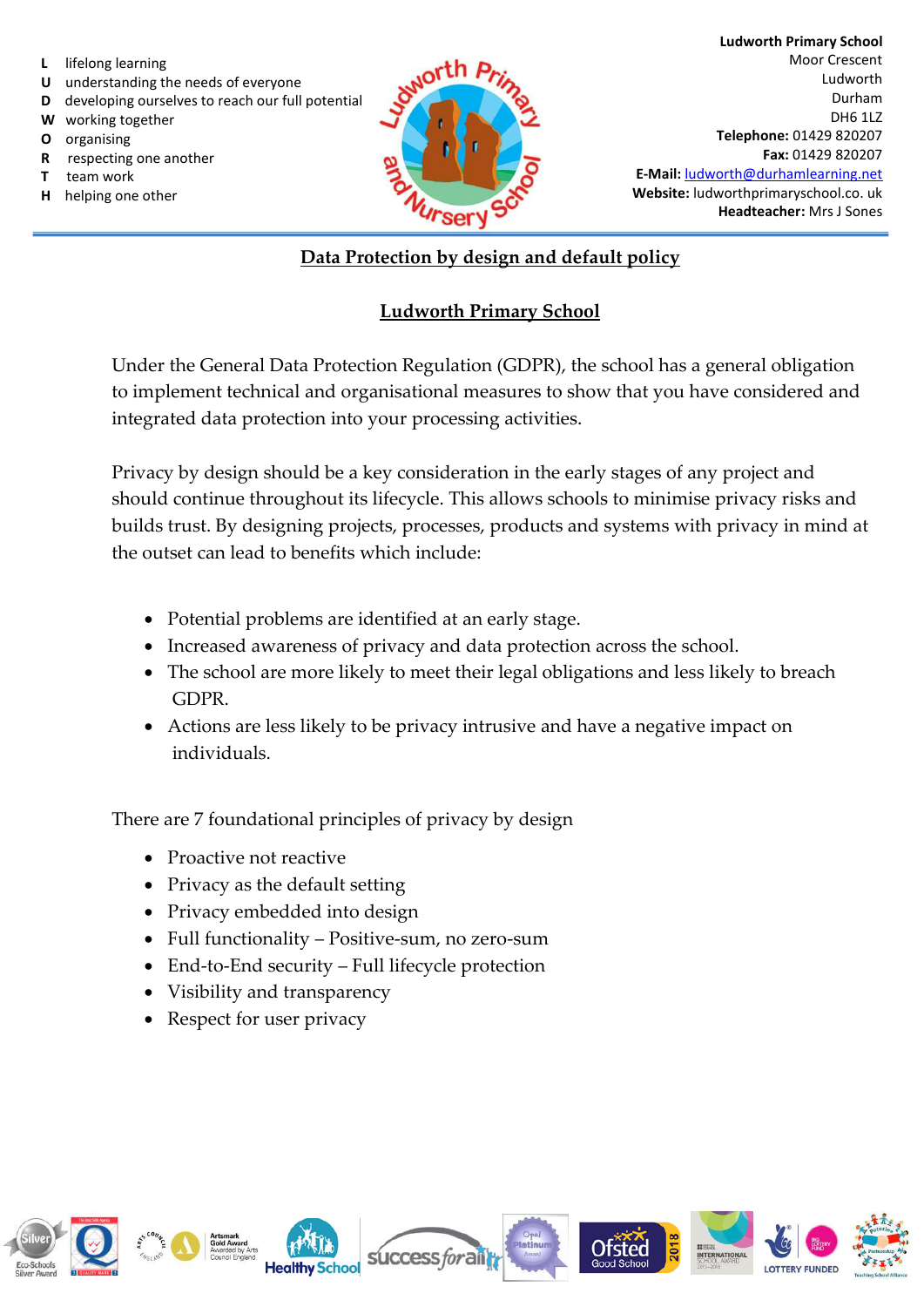- **L** lifelong learning
- **U** understanding the needs of everyone
- **D** developing ourselves to reach our full potential
- **W** working together
- **O** organising
- **R** respecting one another
- **T** team work
- **H** helping one other



**Ludworth Primary School**  Moor Crescent Ludworth Durham DH6 1LZ **Telephone:** 01429 820207 **Fax:** 01429 820207 **E-Mail:** [ludworth@durhamlearning.net](mailto:ludworth@durhamlearning.net) **Website:** ludworthprimaryschool.co. uk **Headteacher:** Mrs J Sones

#### **1. Proactive not reactive**

The Privacy by design approach is characterised by being proactive rather than reactive. By using this approach, the school will anticipate and prevent privacy invasive events before they happen. This approach means that the school are not waiting for a privacy risk to materialise, nor does it offer remedies for resolving privacy infractions once they have occurred – it aims to prevent them from occurring. In short privacy by design comes before the fact, not after.

# **2. Privacy as the default setting**

Privacy by design seeks to deliver the maximum degree of privacy by ensuring that personal data are automatically protected. If an individual does nothing, their privacy still remains intact. No action is required on the part of the individual to protect their privacy.

## **3. Privacy embedded into design.**

Privacy by design is embedded into the design of school practices. It should not be a bolted add on, after the fact. The result is that privacy becomes an essential component of the core functionality being delivered. Privacy becomes integral to school practices.

# **4. Full Functionality – Positive-Sum, not Zero-Sum**

Privacy by design seeks to accommodate all legitimate interests and objectives in a positive-sum win-win manner, not through a dated, zero-sum approach, where unnecessary trade offs are made. Privacy by design avoids the pretence of false dichotomies, such as privacy vs. security – demonstrating that it is possible to have both.

#### **5. End-to-End security – Full lifecycle protection**

Privacy by design, having been embedded into the project prior to anything else extends securely throughout the entire lifecycle of the data involved – strong security measures are essential to privacy from start to finish. This ensures that all data are securely retained, and then securely destroyed at the end of the process, in a timely fashion. Thus, privacy by design ensures cradle to grave, secure lifecycle management of information, end-to end.